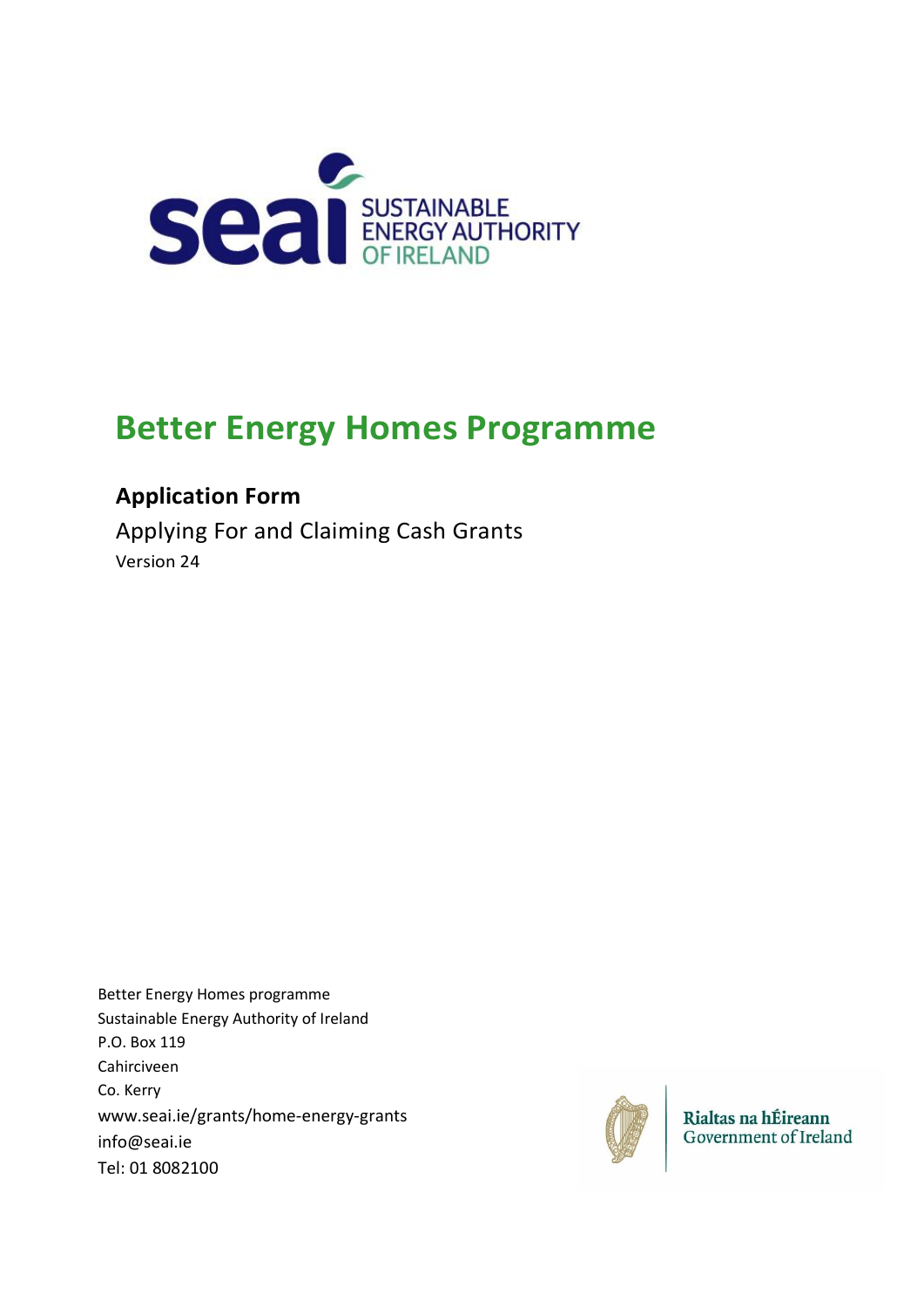

#### **Instructions for Completing the Application Form**

All fields in the form are **MANDATORY**. Incomplete applications will be returned. Please complete the Application Form in **BLOCK CAPITALS** with blue or black pen. Please complete AND sign the following sections:

**Section A –** MPRN (Meter Point reference Number), E-mail and House Details **Section B –** Applicant details **Section C – Measures Section D –**Terms and Conditions and Applicant Declaration

#### **Important Notice**

- It is the responsibility of each applicant to the Programme to ensure that they have read, and fully understand, this Application Form (including importantly the **Terms and Conditions of the Programme** as set out in Section D) and the Home Owner Application Guide before submitting a signed application form. Failure to fully adhere to the provisions of this Application Form and the Application Guide may result in application refusal, grant revocation, payment request refusal or grant clawback, depending on the particular status and stage of the grant (the 'Grant')
- Applicants may be selected as part of a sample verification and/or technical inspection process to ensure that grant aided works have been carried out and to the required specification. Where selected, applicants are required to grant access to their home for inspection within a specified period, failure of which may lead to grant refusal or grant clawback.
- SEAI accepts no liability or responsibility, whether for breach of contract, negligence or otherwise, in respect of any claim or cause of action arising out of, or in relation to, any equipment, materials, product, work, system or installation in respect of which grant approval was given by SEAI. The fact of registration on the Registered Contractors List for the Programme does not infer any warranty or endorsement of that contractor by SEAI.
- This Application Form will be revised periodically. Check the SEAI website or call our contact centre to ensure that you have the latest version.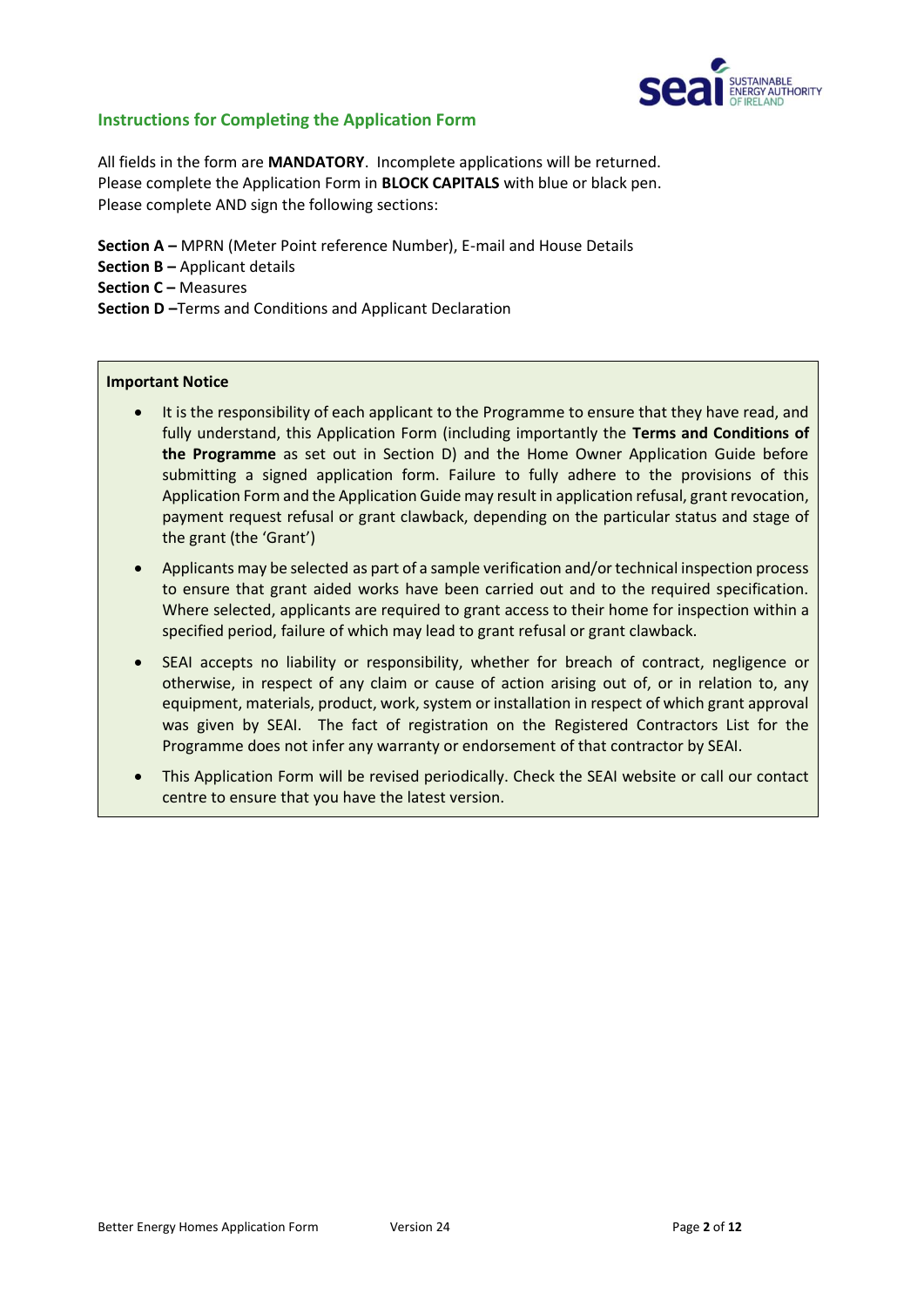

#### **Please use Block Capitals when completing this form**

#### **Section A – MPRN (Meter Point Reference Number), E-mail and House Details**

#### **MPRN**

| Your electricity Meter Point |  |  |  |  |  |  |
|------------------------------|--|--|--|--|--|--|
| Reference Number (MPRN)*     |  |  |  |  |  |  |

\*11 digit number found on your electricity bill. Please note that grant related paperwork (Declaration of Works) will be sent to the installation address associated with this MPRN. Please ensure that the details registered with ESB networks and/or your electricity supplier are correct and accurate.

| <b>E-mail address</b> |
|-----------------------|
|-----------------------|

| Dwelling Type (tick one) | o Mid-terrace house                        |
|--------------------------|--------------------------------------------|
|                          | o Detached house                           |
|                          | o Semi-Detached house/End of Terrace house |
|                          | o Apartment                                |
| Year dwelling built*     |                                            |

**\*Note:** To qualify for grant support for Heat Pump Systems or Solar Thermal a home must have been constructed and occupied prior to 2021. To qualify for grant support for Insulation or Heating Controls a home must have been constructed and occupied prior to 2011. Measures must not comprise of an extension or material alteration as defined in the Building Regulations.

| Please tick box if the installation |             |  |
|-------------------------------------|-------------|--|
| address is on an offshore island    | Island name |  |

#### **Section B – Applicant details**

#### **Applicant Contact Details:**

| Title (Mr. Ms. Dr. Etc)     |  |
|-----------------------------|--|
| <b>First Name</b>           |  |
| <b>Surname</b>              |  |
| Address*                    |  |
|                             |  |
|                             |  |
| County                      |  |
| <b>Contact Phone Number</b> |  |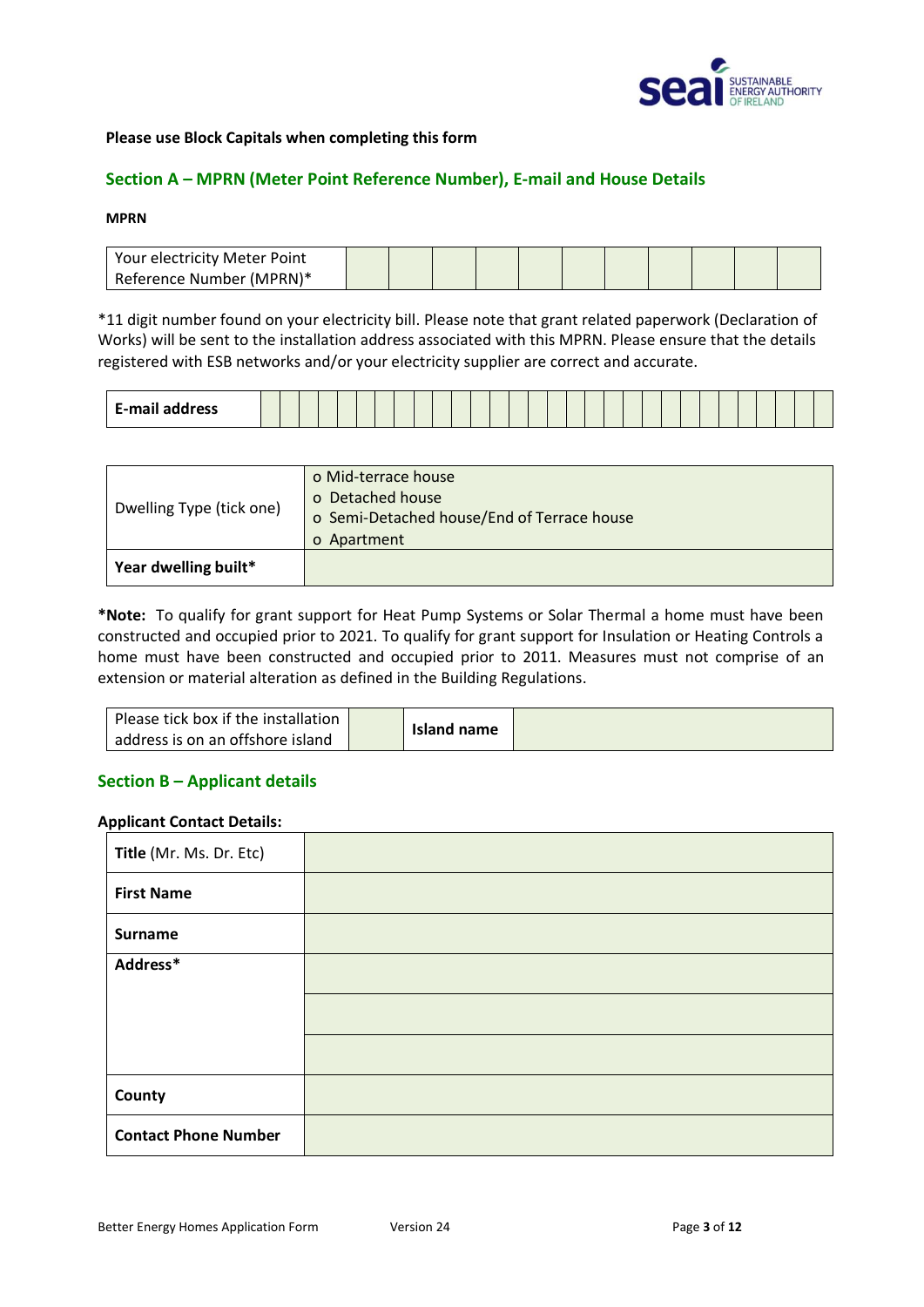

\*Please note the above address will not be used, saved in exceptional circumstances. All correspondence relevant to the grant will be sent to the address associated with the MPRN (see Section A above). Please ensure that the details registered with ESB networks are correct and accurate.

#### **Section C – Measures**

- Please indicate below the upgrade measures for which you are applying for a grant.
- You **MUST CHOOSE** a contractor from the SEAI Registered Contractor List at the time of application and enter their details in the box below. However you may change your contractor at a later stage if you so wish. You will be asked to identify the changed contractor at payment request stage.
- In the case of a Heat Pump System application, you **MUST CHOOSE** a Technical Advisor from the SEAI Registered Technical Advisor List at the time of application and enter their details in the box below. Please ensure that you submit your completed Technical Assessment document with this Application Form, in order to receive grant approval for a Heat Pump System.

**Note:** Homeowners must undertake a Technical Assessment in order to qualify for a Heat Pump grant. A homeowner is entitled to a Technical Assessment grant of €200 per home. This will be applied to your grant application automatically provided all qualifying criteria is met.

**Note:** Homeowners must undertake a Building Energy Rating (BER) on their home **after** grant aided works have been completed. A homeowner is entitled to a BER grant of €50 once per home. This will be applied to your grant application automatically provided other qualifying measures are being funded under the scheme and you have never applied previously for a BER grant.

All BER assessments must be performed by a registered BER assessor. To select a BER assessor please see the list of registered assessors at [www.seai.ie/ber or email](http://www.seai.ie/ber%20or%20email) info@ber.seai.ie.

**Energy Upgrade Contractor Name ID Number Contractor Name** ID Number

| <b>Attic</b><br><b>Insulation</b>                   | Apartment €800<br>$\circ$<br>Mid Terrace (€1,200)<br>$\circ$<br>Semi Detached/End of Terrace (€1,300)<br>$\circ$<br>Detached (€1,500)<br>$\circ$<br>Wall Insulation (Select one only) |  |
|-----------------------------------------------------|---------------------------------------------------------------------------------------------------------------------------------------------------------------------------------------|--|
| Cavity                                              | Apartment/ (€700)<br>$\circ$<br>Mid Terrace (€800)<br>$\circ$<br>Semi Detached/End of Terrace (€1,200)<br>$\circ$<br>Detached House (€1,700)<br>$\circ$                               |  |
| <b>Internal Wall</b><br>Insulation<br>(Dry Lining)  | Apartment (€1,500)<br>$\circ$<br>Mid-terraced House (€2,000)<br>$\circ$<br>Semi-detached/End of Terrace (€3,500)<br>$\circ$<br>Detached House (€4,500)<br>$\circ$                     |  |
| <b>External Wall</b><br><b>Insulation</b>           | Apartment (€3,000)<br>$\circ$<br>Mid-terrace House (€3,500)<br>$\circ$<br>Semi-detached/End of Terrace (€6,000)<br>$\circ$<br>Detached House (€8,000)<br>$\circ$                      |  |
| <b>Heating</b><br><b>Controls</b><br><b>Upgrade</b> | o Heating Controls Upgrade (€700)                                                                                                                                                     |  |
| <b>Solar Thermal</b>                                | o Solar Thermal $(E1, 200)$                                                                                                                                                           |  |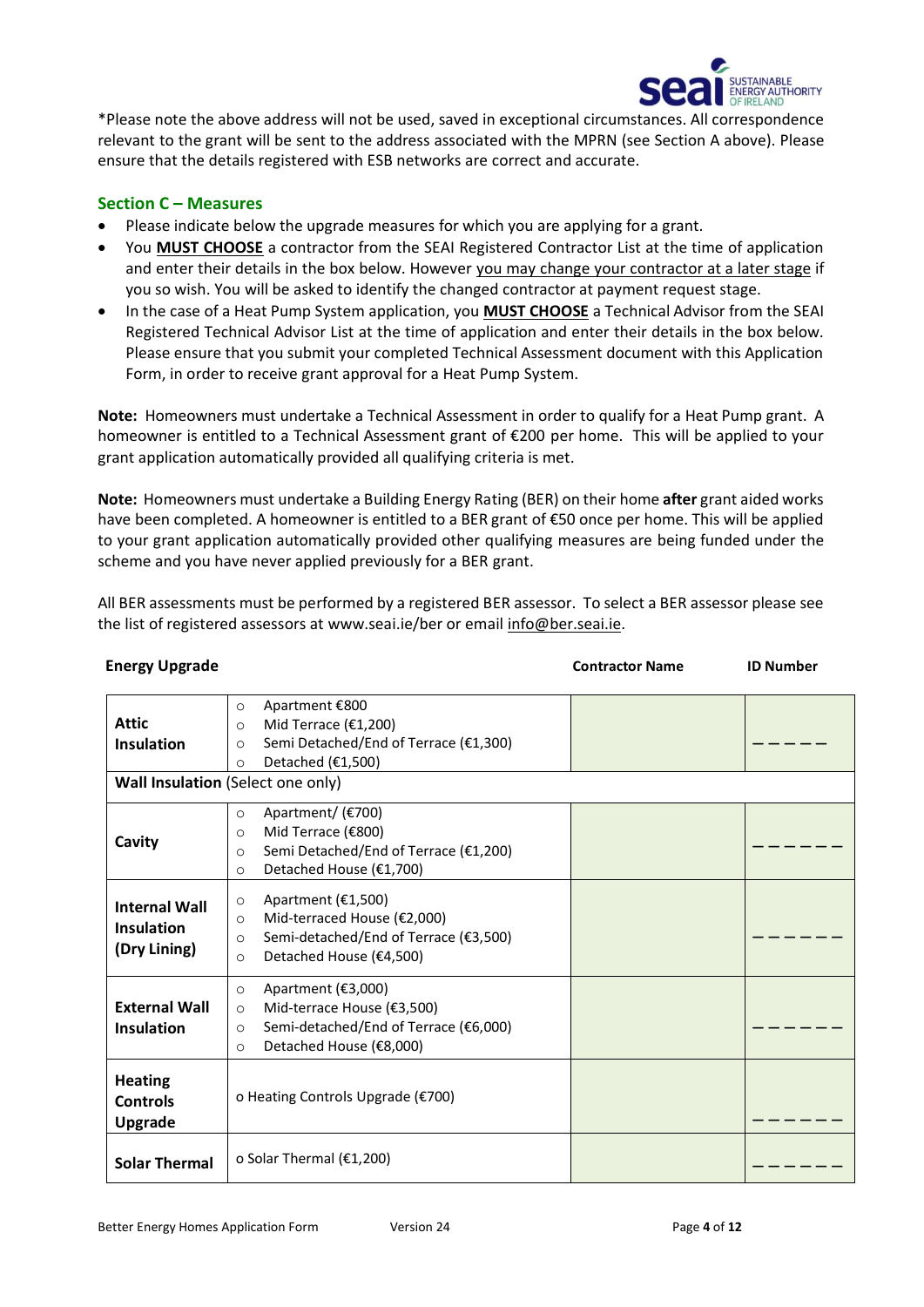

| <b>Heat Pump</b><br><b>Systems</b> | Select only one:<br>o Air to Water Heat Pump<br>o Apartment (€4,500)<br>o Mid-terraced House/Semi-detached/End of<br>Terrace/Detached House (€6,500) |  |
|------------------------------------|------------------------------------------------------------------------------------------------------------------------------------------------------|--|
|                                    | o Ground Source to Water Heat Pump<br>o Apartment ( $£4,500$ )<br>o Mid-terraced House/Semi-detached/End of<br>Terrace/Detached House (€6,500)       |  |
|                                    | o Exhaust Air to Water Heat Pump<br>o Apartment (€4,500)<br>o Mid-terraced House/Semi-detached/End of<br>Terrace/Detached House (€6,500)             |  |
|                                    | o Water to Water Heat Pump<br>o Apartment ( $E$ 4,500)<br>o Mid-terraced House/Semi-detached/End of<br>Terrace/Detached House (€6,500)               |  |
|                                    | o Air to Air Heat Pump<br>o Apartment/Mid-terraced House/Semi-<br>detached/End of Terrace/Detached House<br>(E3,500)                                 |  |

### **Section D – Terms and Conditions and Applicant Declaration (read carefully and sign declaration)**

Better Energy Homes scheme

Terms and Conditions and Applicant Declaration (Read carefully)

#### IMPORTANT NOTICES

• It is the responsibility of each applicant to the programme to ensure that they have read, and fully understand the Terms and Conditions of the Better Energy Homes programme as set out in this document before submitting a signed application form. Failure to fully adhere to the provisions of the Terms and Conditions may result in application refusal, grant revocation, payment request refusal or grant claw back, depending on the particular status and stage of the grant (the 'Grant')

• Applicants may be selected as part of a sample verification and/or technical inspection process to ensure that grant aided works have been carried out and to the required specification.

Where selected, applicants are required to grant access to their home for inspection within a specified period, failure of which may lead to grant refusal or grant claw back.

• SEAI accepts no liability or responsibility, whether for breach of contract, negligence or otherwise, in respect of any claim or cause of action arising out of, or in relation to, any equipment, product, work, system or installation in respect of which grant approval was given by SEAI.

• The terms and conditions of the Better Energy Homes programme will be revised periodically.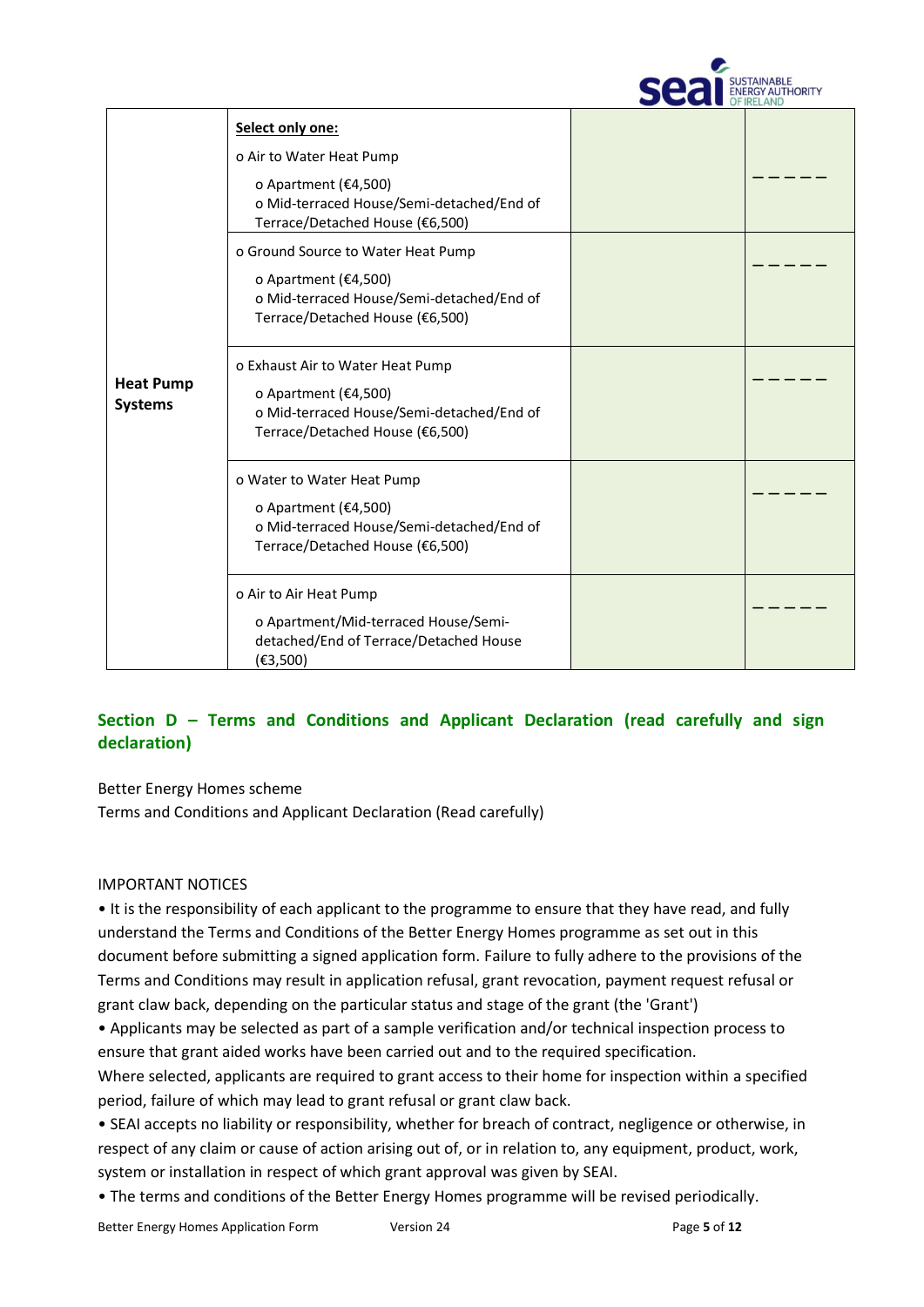

Check the SEAI website (www.seai.ie) or call our contact centre on 01 808 2100 to ensure that you have the latest version.

• SEAI also offers Better Energy Homes grants through a number of Energy Partners.

Energy Partners are nominated organisations who work with SEAI on delivering energy savings on behalf of homeowners.

#### **TERMS AND CONDITIONS**

1) The Application Guide, Application Form and Terms and Conditions are those published on the SEAI website on the date of submitting the application. However, SEAI may, if required by law or otherwise and without incurring any liability, vary, revise or supplement the Terms and Conditions of the Programme after the applicant's submission of an application and these revised or supplemented Terms and Conditions (as published on the SEAI website) will apply to the application unless the applicant chooses to withdraw its application or withdraw from the contract. The applicant must monitor SEAI's website in order to learn of any such changes to the Terms and Conditions.

2) The applicant's agreement with SEAI in the event of a Grant Offer being accepted will comprise the Terms and Conditions, the Application Guide (including its Appendices), and the rest of the Application Form. The applicant, having accepted the Grant Offer and communicated their acceptance of it to SEAI, shall comply with and agree to be bound by the provisions of the Terms and Conditions of the Programme and these documents. In the event of any conflict arising between these documents the order of precedence shall be:

- i. the Terms and Conditions of the Programme
- ii. the rest of the Application Guide less the Terms and Conditions of the Programme
- iii. the rest of the Application Form less the Terms and Conditions of the Programme

3) In the case of an application through an Energy Partner, the applicant's agreement with SEAI in the event of a Grant Offer being accepted will comprise the Terms and Conditions, the Application Guide (including its Appendices) and the Energy Partner's Application Form and Terms and Conditions. Where there is a conflict between SEAI's terms and conditions and those of the Energy Partner, SEAI's terms and conditions will take precedence.

4) The applicant must ensure that he/she completes and submits, to the extent applicable, the latest version of the Application Form (see www.seai.ie/grants/home-grants/better-energy-homes or call 01 8082100 for the latest version). Neither a Contractor nor an Assessor may apply on your behalf.

5) In the case of an application through an Energy Partner, the applicant must ensure that he/she completes and submits, to the extent applicable, the latest version of the Energy Partner's Application Form. The Energy Partner is permitted to apply on your behalf.

6) In the case of a heat pump system grant or solar thermal grant, the applicant must be the owner of an existing home built and occupied before 2021, located in the Republic of Ireland. In the case of insulation grants or heating control grants, the applicant must be the owner of an existing home built and occupied before 2011, located in the Republic of Ireland. The Better Energy Home grants are not applicable to mobile homes, caravans, houseboats or other temporary dwellings. Only fixed permanent dwellings are supported.

7) The applicant must undertake a measure(s) identified from the measure types supported under the Programme. Grants may only be claimed after the measures are fully completed and the Contractor has been paid by or has entered into a financing agreement with the homeowner.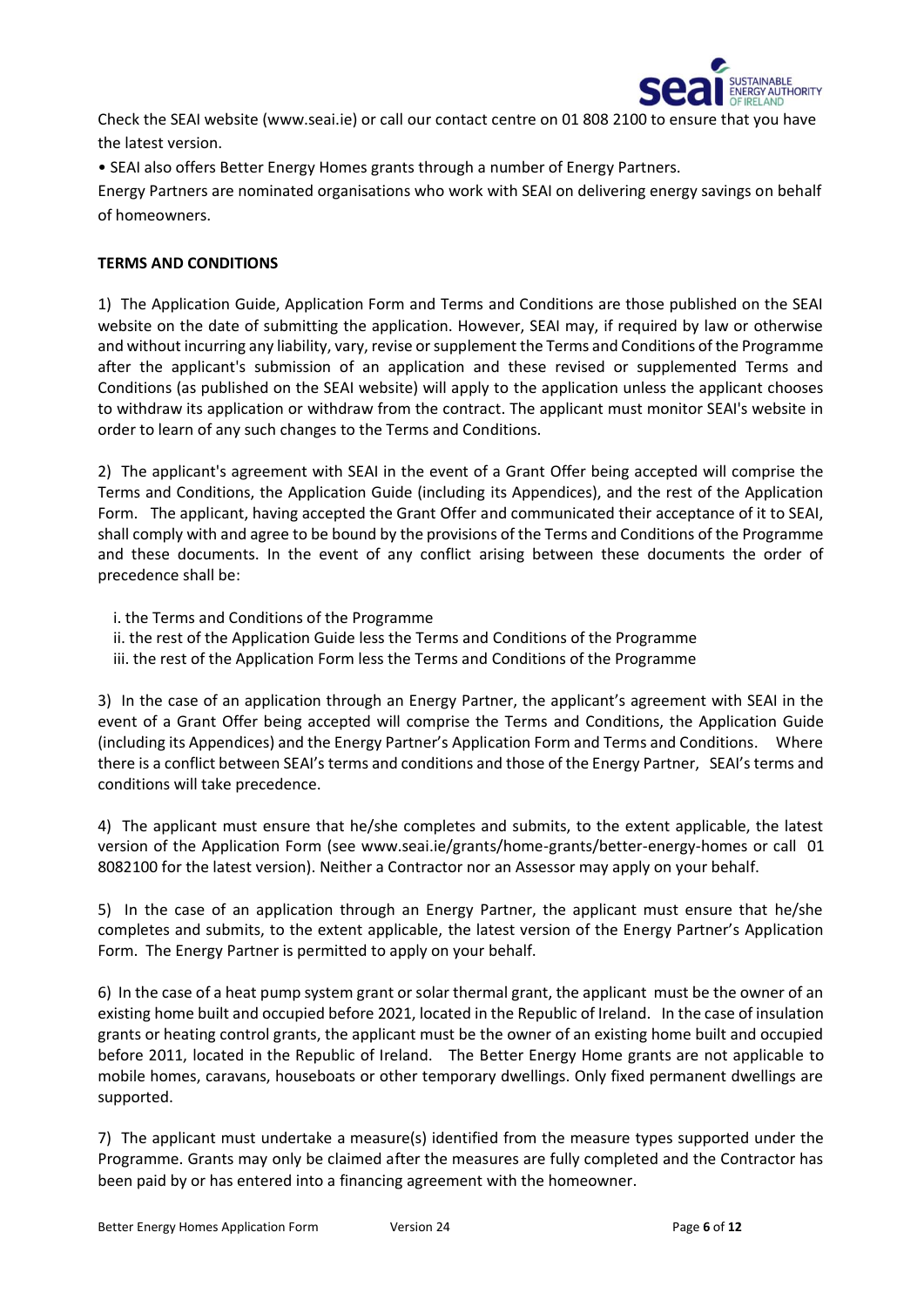

8) The applicant must have a Building Energy Rating (BER) assessment of their home undertaken by a registered BER Assessor following completion of the upgrade works. The applicant must, in conjunction with their chosen BER Assessor, provide SEAI with evidence of this BER by way of the forms provided to them at time of Grant Offer.

9) The spirit and objective of the Programme is to assist homeowners in improving the energy efficiency of their homes. The applicant therefore agrees that its application relates to works which are economically and physically practicable and which will secure the optimal energy efficiency improvements to its home. The applicant also agrees that the Grant monies will be coupled with its funds to the extent necessary to achieve this goal. In specifying works to which this application relates, the applicant confirms that its application does not concern works which are inefficient or incomplete in nature so as to render the expenditure of the Grant monies uneconomic.

10) The applicant vouches that measures applied for have not already been supported by other government programmes or by SEAI through Better Energy Homes or other programmes.

11) The applicant must engage a Contractor listed on the SEAI Registered Contractor list to carry out the supported measure. The Contractor must be active on the SEAI Registered Contractors list at the time of application and when works are being carried out.

12) Applicants must ensure that they accept their Grant Offer and the attaching terms and conditions.

A grant is accepted by:

 i. Online: Acceptance is confirmed by selecting the "Accept" option on the "Confirm Offer Acceptance" Screen.

 ii. Offline: The Grant Offer including the Acceptance of Offer form will be issued to your postal address. The Acceptance of Offer form needs to be signed by the applicant and returned in accordance with the timelines prescribed by SEAI. If you do not return your Acceptance of Offer form within these timelines, your Grant Offer will lapse, and you have to reapply.

 iii. In the case of an Energy Partner application, the Energy Partner's Acceptance of Offer form needs to be signed by the applicant and returned to the Energy Partner in accordance with the timelines prescribed by the Energy Partner. If you do not return your Acceptance of Offer form within these timelines, your Grant Offer will lapse, and you have to reapply.

13) The applicant must secure approval from SEAI before assuming he/she will receive the Grant. SEAI reserves the right to reject/approve applications for Grants under the Programme.

14) In the case of Energy Partner applications, the applicant must secure approval from their Energy Partner before assuming he/she will receive the Grant. SEAI reserves the right to reject/approve applications for Grants under the Programme.

15) The applicant must ensure Grant approval is received before proceeding with any product purchase or installation work. Costs incurred prior to Grant approval are ineligible and may result in the entire grant being withdrawn.

16) The Grant, once approved, is only payable in respect of the type of measures identified in the Application and referenced in the Grant Offer.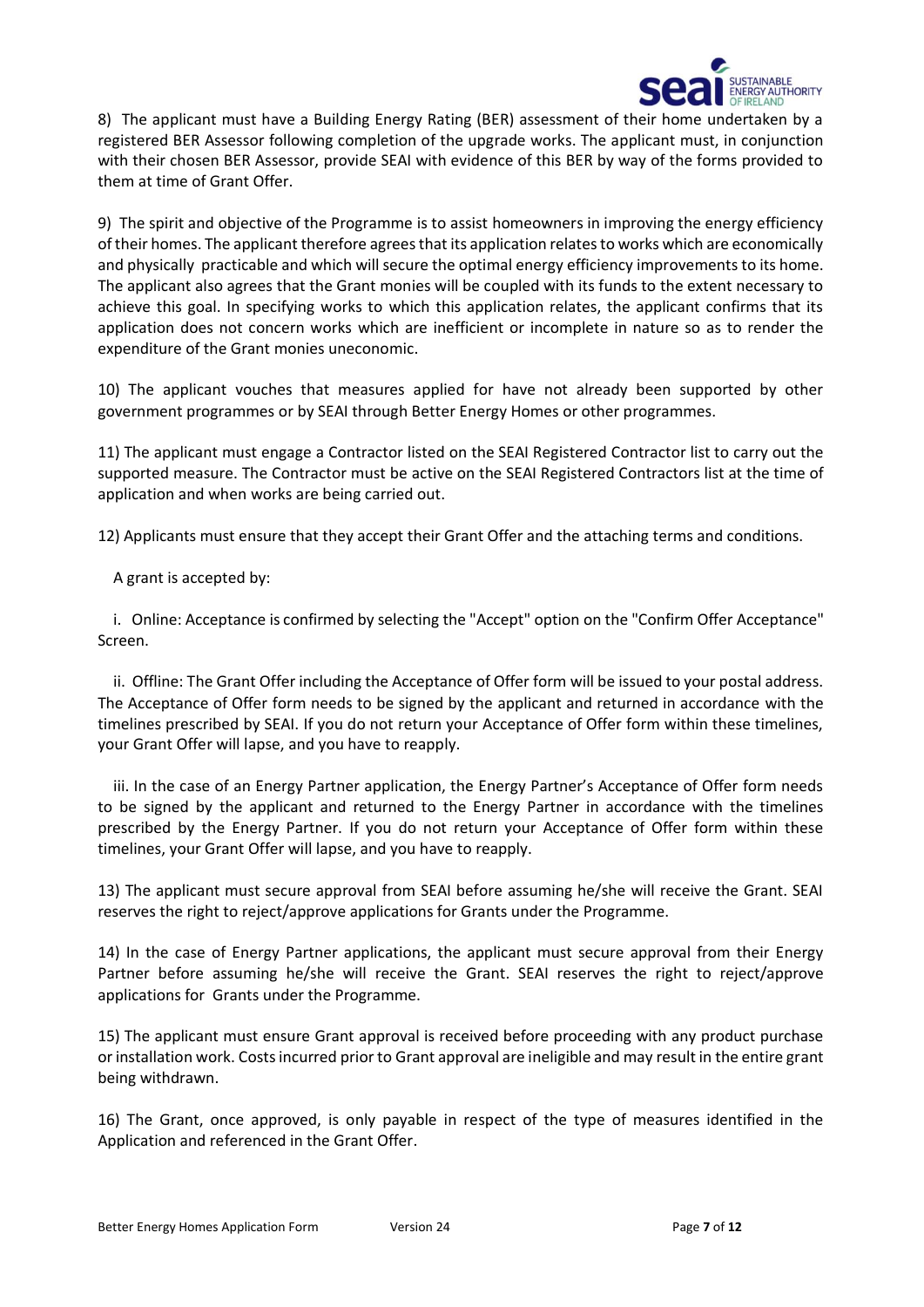

17) In the case of a Heat Pump System grant application;

 a) The applicant must engage a Technical Assessor listed on the SEAI Registered Technical Assessor list to carry out the mandatory technical assessment.

 b) The applicant must upload the technical assessment document in order to receive approval to proceed to the Heat Pump System grant application.

 c) The applicant must carry out any necessary works, identified in the technical assessment, to achieve the required Heat Loss Indicator, as specified in the Code of Practice.

 d) The Heat Pump System grant including the contribution to the cost of the technical assessment will only be paid on successful completion of the Heat Pump System grant measure and achievement of the required Heat Loss Indicator.

18) The eight-month term of the Grant starts on the date the Grant Offer has been made. All work and documentation must be submitted to SEAI before the eight-month Grant expiry date, noted on the Grant Offer. Failure to do so will result in your Grant being declined.

19) The timing of fulfilment of the Grant to approved applicants is subject to the funding allocated by government to the Programme in a particular calendar year, in accordance with public financial procedures. Where all other conditions are met, payment will be made on a "first come, first served" basis. Where funding is exhausted in a particular calendar year, payment to remaining applicants will be deferred until such time as further funds may become available. Deferred payments will receive priority, if and when those funds become available.

20) Should his/ her property be selected as part of a sample inspection process, the applicant must grant full access to his/ her home for verification and/or technical inspection within 14 days of request for access, save in exceptional circumstances demonstrated to the satisfaction of the inspector. Failure to satisfy this full access requirement will be considered a breach of these Terms and Conditions (see Clause 25 below).

In the instance of wall assessments, some of these inspections may result in the undertaking of "invasive" tests, including borescope probing and thermal imaging. The applicant may also be requested to participate in follow-up research (by telephone call, SMS survey, email or postal questionnaire) as may be commissioned by SEAI or its agents in relation to the inspection process. The applicant acknowledges that SEAI will have to provide certain contact details to third party contractors in relation to these matters and the applicant hereby consents to SEAI making these disclosures.

21) The householder must facilitate any reasonable request made by SEAI or its agents requiring the contractor to return to the house in order to make good any works deemed not to meet the standards of the Programme.

22) The applicant must obtain all necessary consents, permissions and statutory approvals and have authority to install the measures in his/her home.

23) SEAI accepts no liability or responsibility, whether for breach of contract, negligence or otherwise, in respect of any direct or indirect loss, expense, dispute, claim, proceedings or cause of action arising out of, or in relation to, any product (or its suitability), any materials (or their suitability), equipment (or its suitability), work, system, service, specification, standard, installation or the qualification or performance of the Contractor in respect of which a Grant Offer has issued, or grant approval or payment was given by SEAI. No undertaking, guarantee, assurance or other warranty, express or implied, is given by SEAI, or any of its agents or servants, in respect of the cost, quality, efficiency and/or benefit of any work, equipment, materials, product, service or installation provided under the Programme.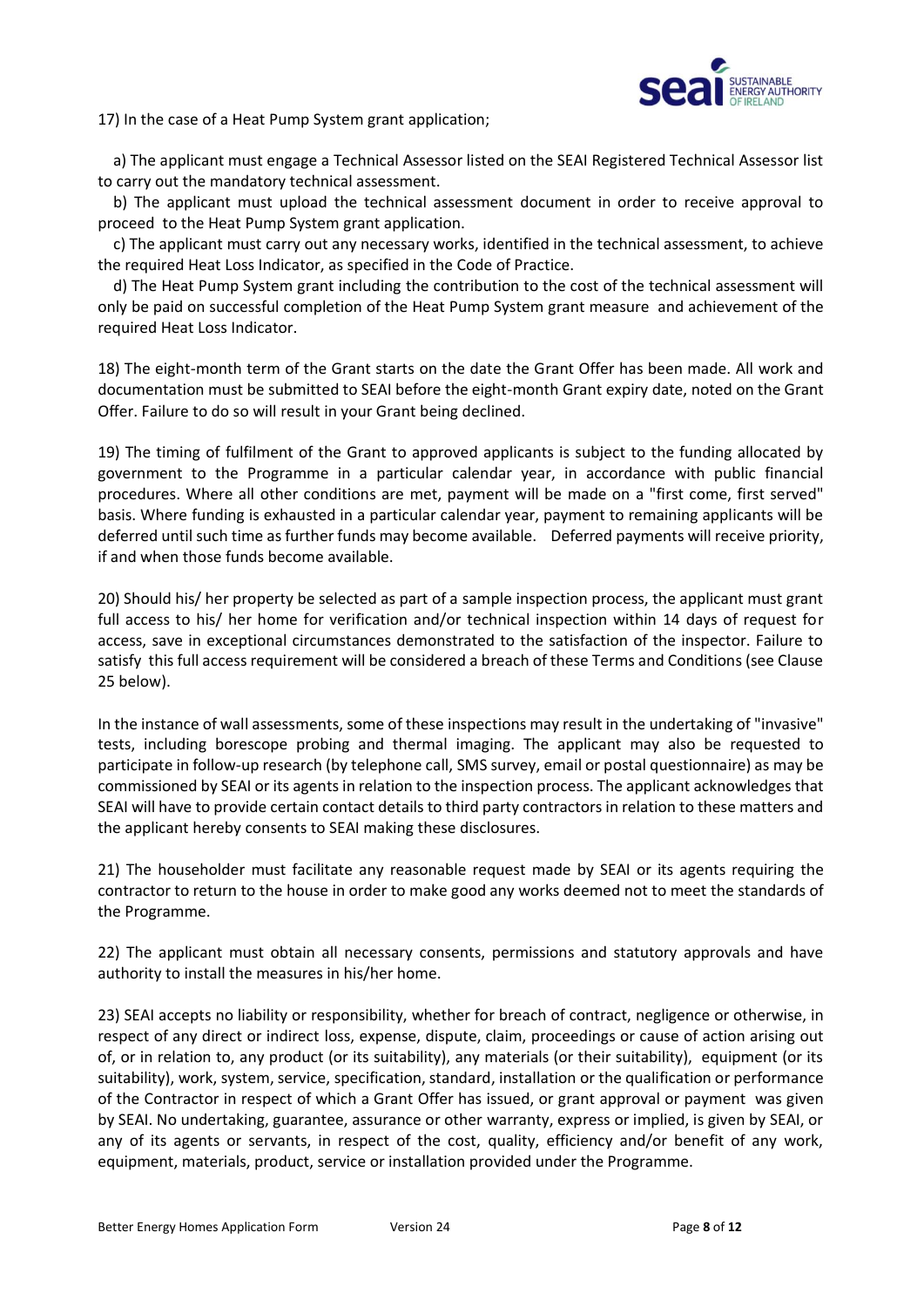

The fact of registration on the Registered Contractors List for the Programme does not infer any warranty or endorsement of that contractor by SEAI.

24) The information in the documents referred to in Clause 2 and on SEAI's website is not intended to warrant or guarantee the quality of the materials, product and/or the installation chosen by the applicant.

25) In the event of any breach of these Terms and Conditions of the Programme or the other documents referred to in Clause 2 and Clause 3 above by the applicant and where the applicant has received payment pursuant to the Programme, SEAI shall, amongst its remedies against the applicant, be entitled to demand the complete repayment of and fully claw back the Grant and the applicant agrees to comply with any such demand within one month of the date of the letter from SEAI containing such demand.

26) With the exception of Clause 20 above which must be complied with in accordance with the terms of that Clause, the applicant shall follow the SEAI complaints procedure in relation to any disputes between the applicant and SEAI concerning any matter in connection with the Programme.

27) The applicant shall have a formal contract in place with each of their chosen registered Contractors before works commence.

28) Any false, fictitious or fraudulent statements or claims knowingly made on grant applications, Declaration of Works or supporting documentation, submitted in respect of previous grant applications/claims or otherwise made to SEAI, its authorised officers, or a Better Energy Inspector, or any breach of these Terms and Conditions of the Programme may result in current and future applications being deemed ineligible by SEAI. In respect of applications where the applicant has already received payment pursuant to the Scheme, Clause 25 shall also apply.

29) The Applicant acknowledges that SEAI is subject to the requirements of the Freedom of Information Act 2014("FOIA") and shall assist and co-operate with SEAI to enable SEAI to comply with its information disclosure obligations. SEAI undertakes to use its reasonable endeavours to hold confidential any information provided by the Applicant, subject to the SEAI's obligations under law, including the FOIA.

30) Data Protection Statement:

The Sustainable Energy Authority of Ireland (SEAI) fully respects your right to privacy. Please use this link to access the Better Energy Homes Privacy Notice: [https://www.seai.ie/publications/Better-Energy-](https://www.seai.ie/publications/Better-Energy-Homes-Privacy-Notice.pdf)[Homes-Privacy-Notice.pdf.](https://www.seai.ie/publications/Better-Energy-Homes-Privacy-Notice.pdf) This Privacy Notice is intended to help you understand what Personal Data SEAI collects about you, why we collect it, what we do with it, who we may share it with and how we protect it.

When we talk about "Personal Data" in this Notice, we mean any information relating to you, either directly or indirectly.

31) If you are applying for External or Internal Wall Insulation and you commence works on or after 1st November 2019, you will be impacted by changes to the Building Regulations (Part L). You will be required to comply with the new Building Regulations (Part L) as a condition of your grant payment.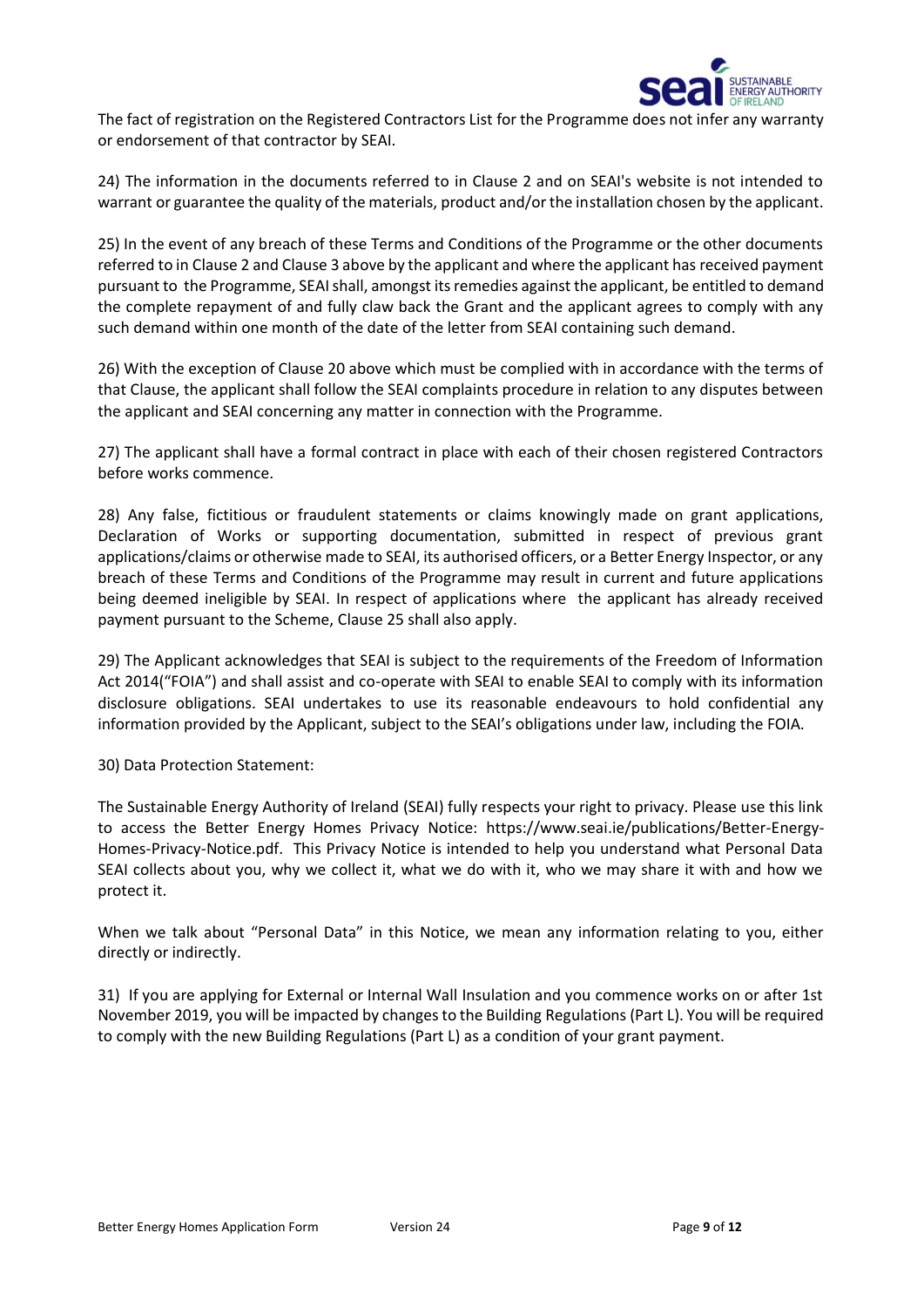

#### **Applicant Declaration**

- I confirm that Grant approval, indicated through a Grant Offer, will be in place before any product is purchased or installation work is commenced. I accept that if any purchase has been made or works commenced prior to the Grant approval date this application will be ineligible. I confirm that no such purchases or works have occurred prior to the date of this application.
- I note that verification checks form part of the Programme's inspection regime and that these will be undertaken in a number of homes. I acknowledge that I will be required to grant full access to my home within the specified period referred to in Clause 20 above should my property be selected as part of any inspection process. I acknowledge that my chosen contractor(s) is required to confirm details, including date of completion of measures with a penalty of removal from the List of Registered Contractors for invalid declarations.
- I understand that any false, fictitious or fraudulent statements or claims in any form knowingly made by me to SEAI, its authorised officers or a Better Energy Inspector may result in demand for Grant repayment and full clawback of the Grant and may result in current and future applications being deemed ineligible by SEAI.
- I agree and consent to SEAI, as data controller, and its agents, storing the information which I provide to SEAI on its database. I note that SEAI agrees that SEAI and its agents shall only process my personal data in accordance with the Data Protection Acts 1988 and 2003.

I agree and consent to personal data which I provide being used by SEAI or its agents for the purposes of the Programme including grant approval and payment purposes and to facilitate the administration of the Grant process and the Programme and for the purposes of liaising with contractors and where appropriate inspectors and researchers. This may require my personal data being supplied to and discussed with any other persons or organisations helping to assess and monitor this application including without limitation, SEAI's professional advisers, outsourced service providers and any inspectors and researchers which SEAI might engage. These persons will be required to comply with the Data Protection Acts 1988 and 2003. I understand that I may request SEAI to grant me access to my personal data which SEAI holds.

• I also understand that all of the data collected in the administration of the Programme will be aggregated by SEAI as a means of analysing the overall Programme effectiveness e.g. in terms of cumulative achievements, market trends, and/or environmental impacts. I understand that the disclosure of this aggregated data will not involve the release of any personal data.

My signature on this Application (in the case of on-line applications, indicating agreement to the terms and conditions in the application submission) is treated as confirmation that SEAI and its agents may use the data which I have supplied for the aforementioned purposes.

- I hereby consent to my name, address and Grant details (including amount and nature of measures adopted and Grant paid) being made available to the public and other authorities by SEAI.
- I understand that SEAI shall use my Meter Point Reference Number (MPRN) for the purposes of identification, validation and verification of my application and I consent to these uses.

I acknowledge that the address associated with the MPRN will be the contact address used by SEAI for all postal correspondence and it is my responsibility to ensure that the details registered with ESB networks for this MPRN are correct and accurate.

• I have read in full the Programme Application Guide and Application Form including all appendices.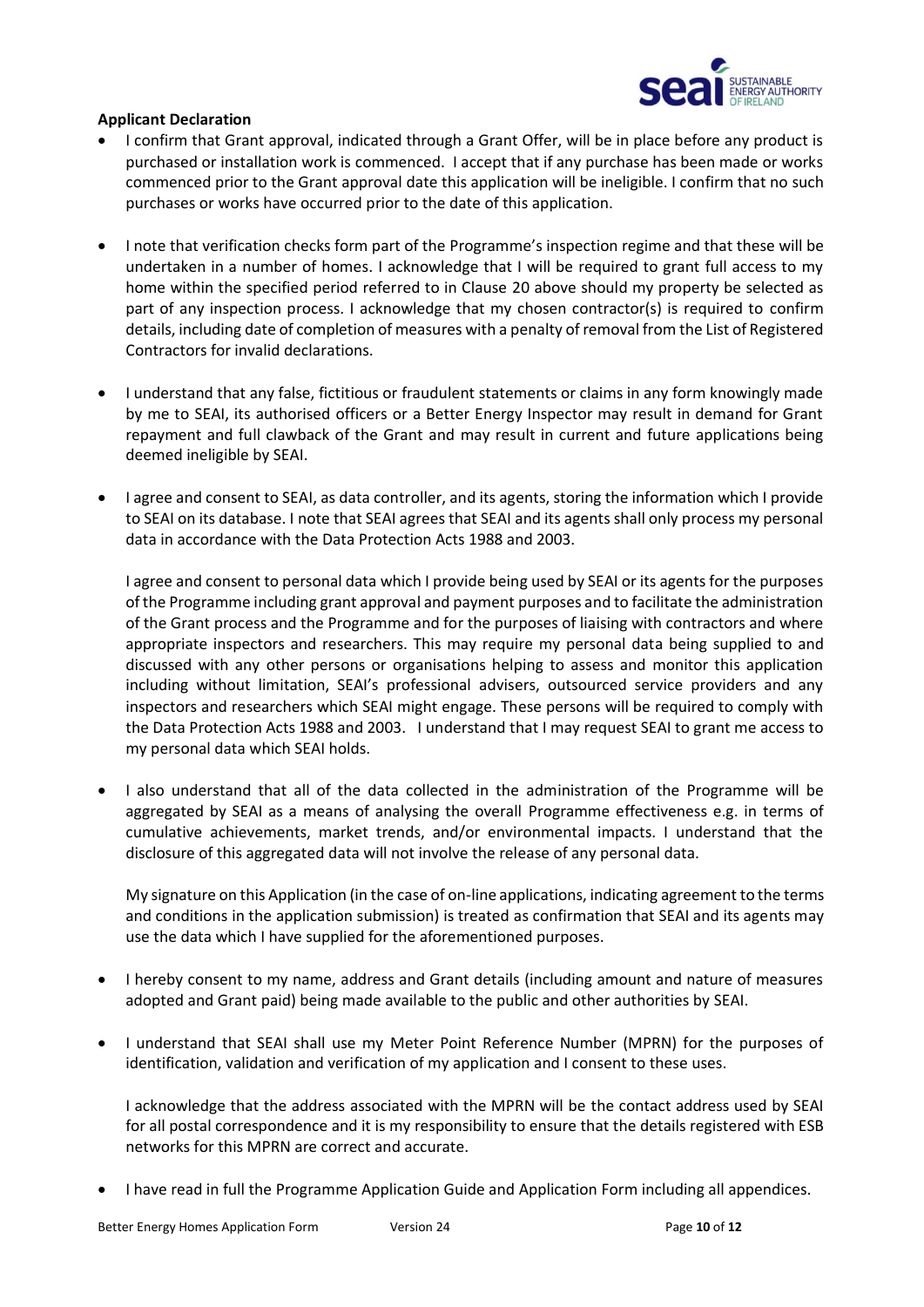

- I have read and accept the Terms and Conditions of the Programme set out in this Application Form and also the Application Guide. I certify that the information entered on this Application is true, accurate and complete in all respects.
	- $\Box$  I have read and accept all of the Terms and Conditions.
	- $\Box$  I would like to hear from SEAI about other grants which may interest me, information about energy efficiency and to participate in surveys. I understand that I can opt to stop receiving these communications at any time.

| <b>Applicant's Name:</b><br>(BLOCK CAPITALS PLEASE) |  |
|-----------------------------------------------------|--|
| <b>Applicant's Signature*:</b>                      |  |
| Date:                                               |  |

**\*To be signed by applicant. Where two people apply together, both must sign the Declaration.**

Please send all completed documentation to:

*Better Energy Homes Programme Sustainable Energy Authority of Ireland P.O. Box 119 Cahirciveen Co. Kerry*

#### **IMPORTANT NOTES**

- Please allow a minimum of **FOURTEEN WORKING DAYS** for processing of your application. Any purchase or installation should not be initiated before receiving a formal Letter of Offer from SEAI. An offer will lapse e.g. no longer exist, if you fail to return a signed acceptance form which is included with the letter of Offer within the required 30 days.
- All of the above information is **MANDATORY.** Incomplete applications will be returned.
- Once approved and a request for payment is made, acceptance of the above Terms and Conditions is a requirement for payment of the Grant.